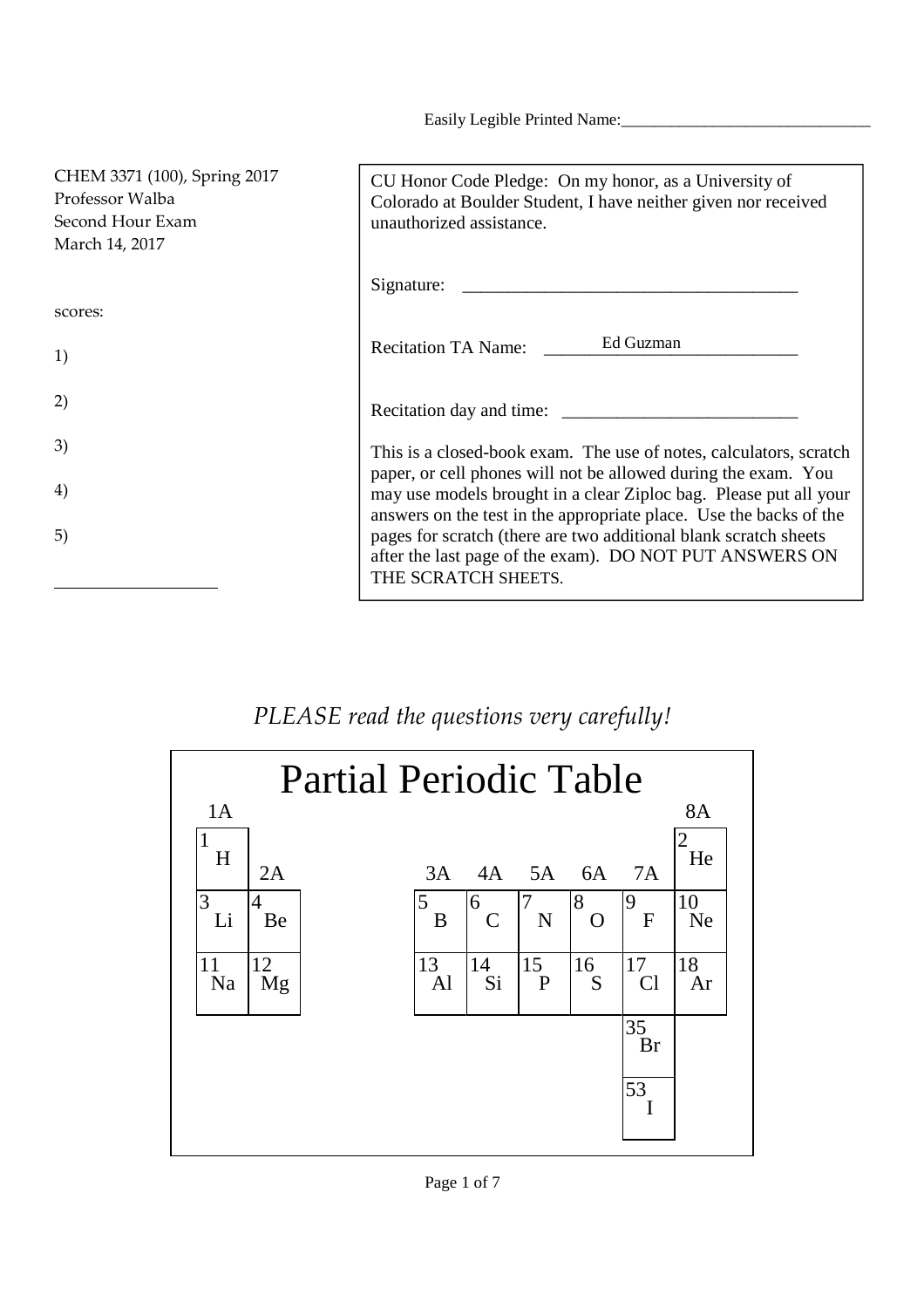1 (20 pts) Carbonyl compounds react in water to give carbonyl hydrates, existing in equilibrium with the starting carbonyl compound, as indicated in equ 1 below, where  $R_1$  and  $R_2$  can be almost any group (not just alkyl):



a) Propose an arrow-pushing mechanism for the carbonyl – carbonyl hydrate equilibration occurring with a trace of  $H_3O^+$ catalyst.

b) Propose an arrow-pushing mechanism for the carbonyl – carbonyl hydrate equilibration occurring with a trace of HOcatalyst.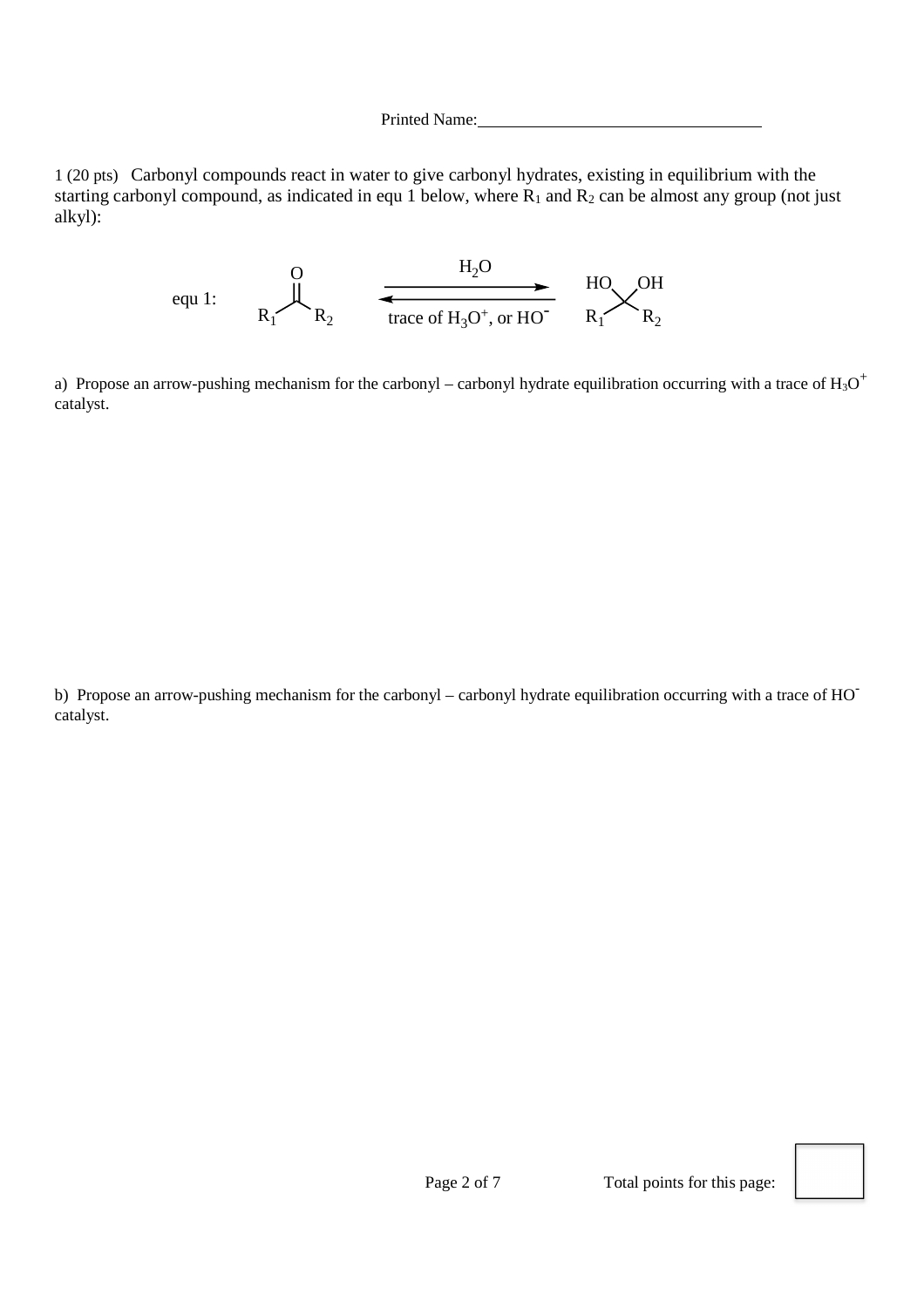## 1. – Continued

c) For each of the following pairs of carbonyl compounds, circle the one with the MOST HYDRATE at equilibrium.

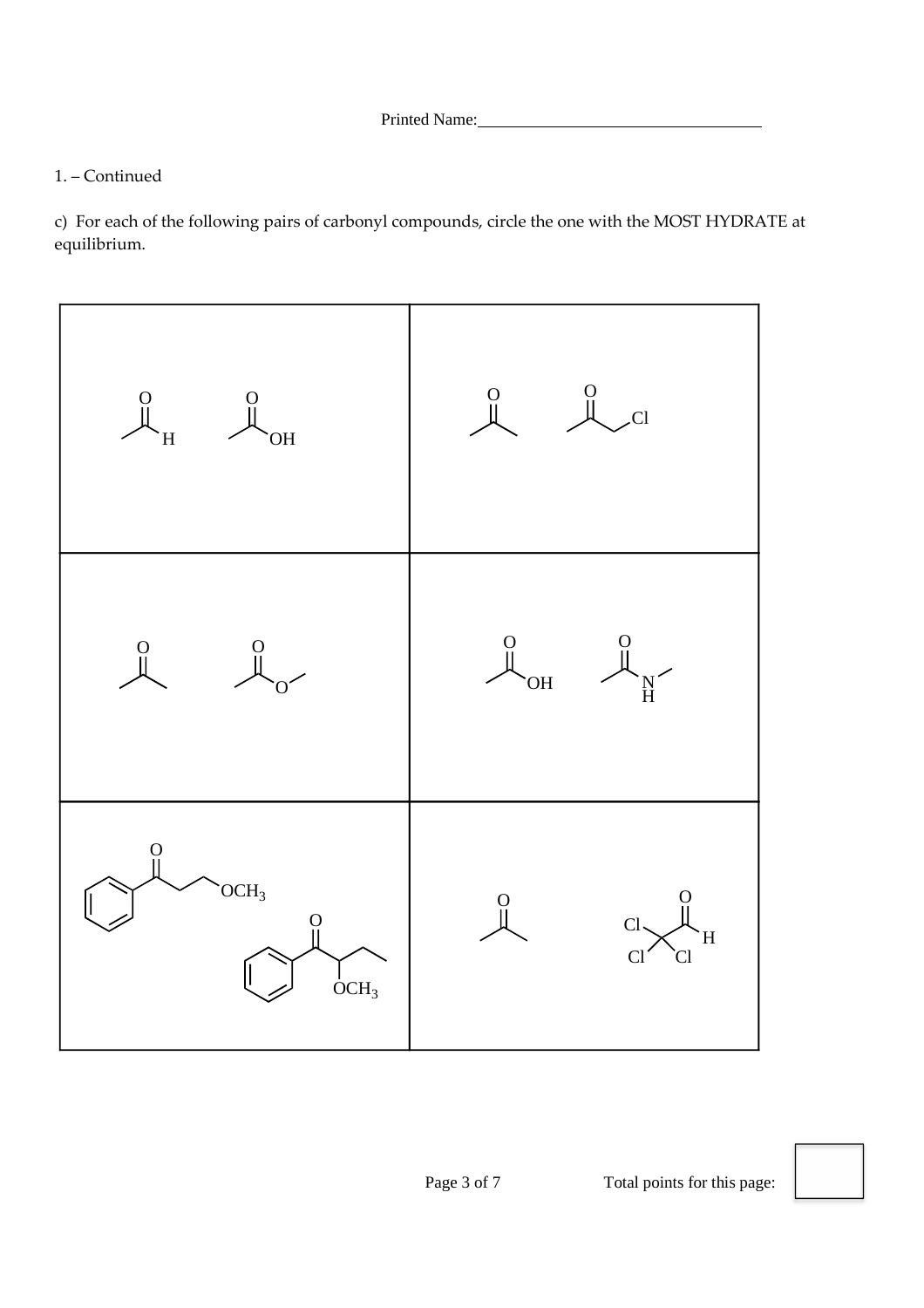2) (20 pts) Give the **single major product** for each of the following reactions, carefully showing stereochemistry using wedges and dashes if appropriate. If a racemate is formed, show only one enantiomer and label it "rac." Assume chiral starting materials are single pure enantiomers unless they are labeled "rac."

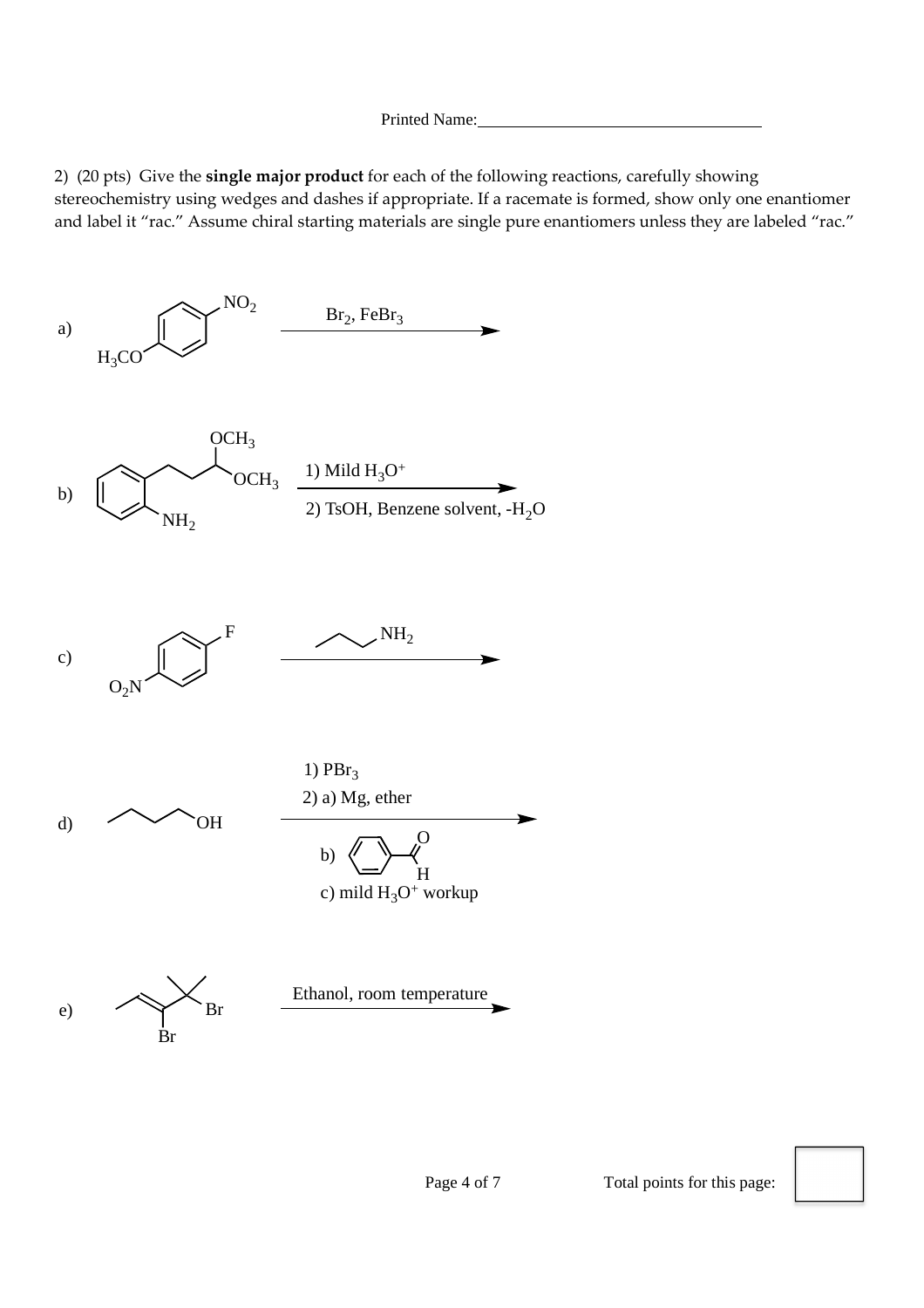3) (20 pts) Propose reagents for accomplishing each of the following transformations. For reactions involving sequential addition of reagents, label the two parts of the reaction using letters. Your synthesis may require multiple reactions, with isolation of intermediate products, to make the target. Use numbers to indicate individual steps in a multi-step synthesis. Make your synthesis efficient (i.e. the target product should be the major product). Assume chiral starting materials and products are single pure enantiomers unless they are labeled "rac." Assume you can buy any boronic acid intermediates you might need (a good assumption).

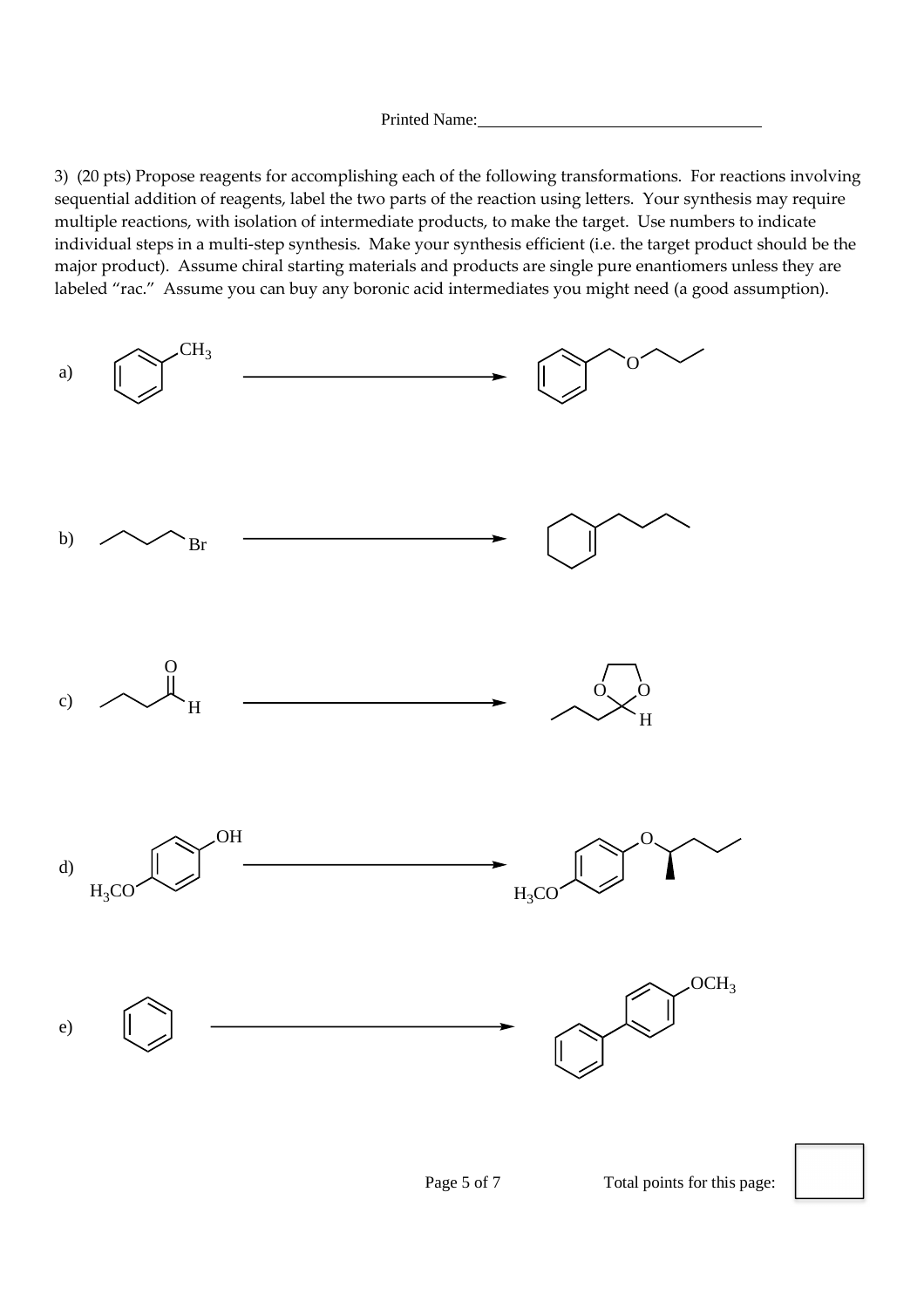4) (20 pts) Propose an arrow-pushing mechanism for each of the following reactions.



c) Give a short explaination for why the starting material in b) undergoes this reaction. (Your answer should fit in the space below)